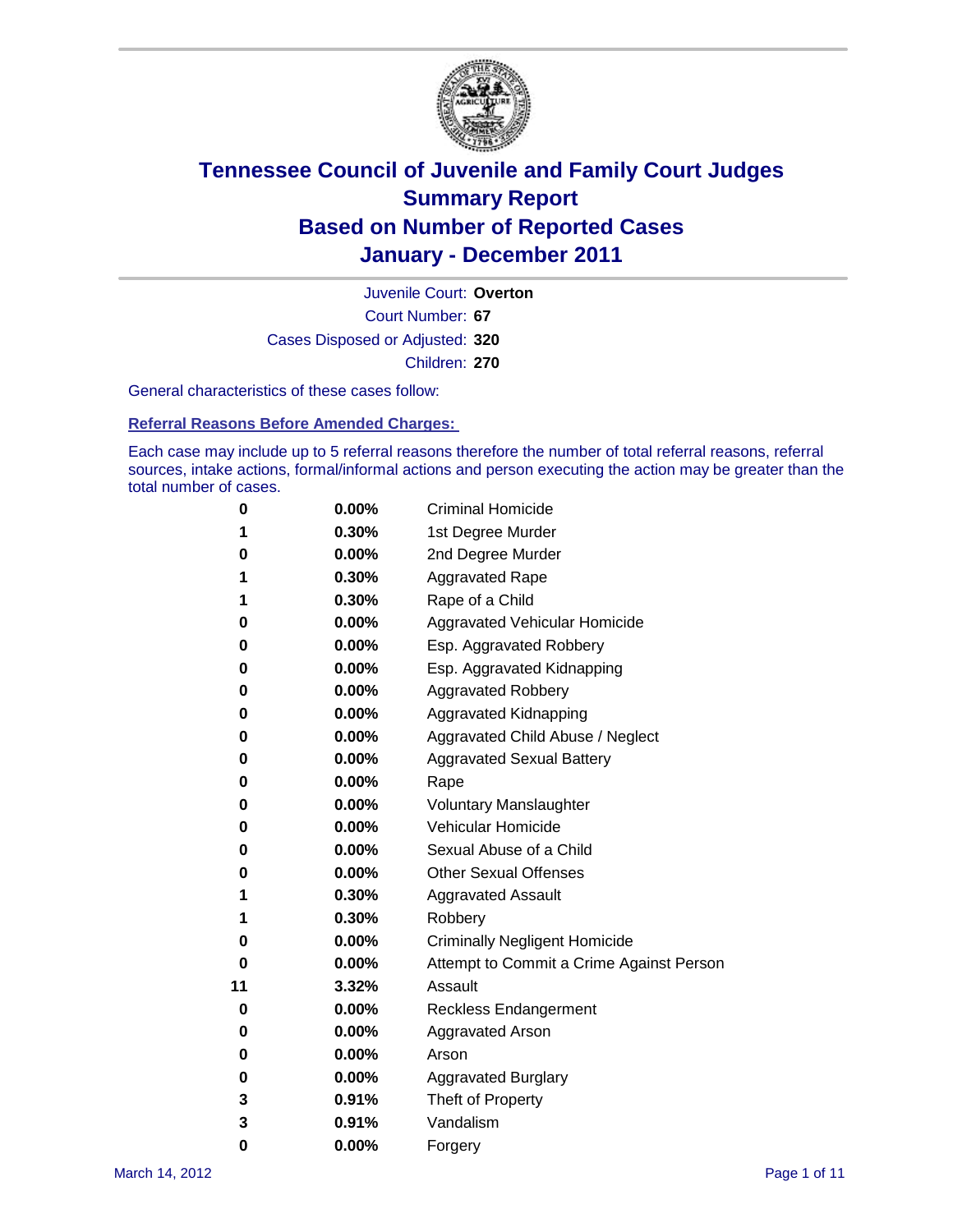

Court Number: **67** Juvenile Court: **Overton** Cases Disposed or Adjusted: **320** Children: **270**

#### **Referral Reasons Before Amended Charges:**

Each case may include up to 5 referral reasons therefore the number of total referral reasons, referral sources, intake actions, formal/informal actions and person executing the action may be greater than the total number of cases.

| 0            | 0.00%  | <b>Worthless Checks</b>                                     |
|--------------|--------|-------------------------------------------------------------|
| 0            | 0.00%  | Illegal Possession / Fraudulent Use of Credit / Debit Cards |
| 2            | 0.60%  | <b>Burglary</b>                                             |
| 0            | 0.00%  | Unauthorized Use of a Vehicle                               |
| 0            | 0.00%  | <b>Cruelty to Animals</b>                                   |
| 0            | 0.00%  | Sale of Controlled Substances                               |
| 1            | 0.30%  | <b>Other Drug Offenses</b>                                  |
| 3            | 0.91%  | <b>Possession of Controlled Substances</b>                  |
| 0            | 0.00%  | <b>Criminal Attempt</b>                                     |
| 1            | 0.30%  | Carrying Weapons on School Property                         |
| 1            | 0.30%  | Unlawful Carrying / Possession of a Weapon                  |
| 0            | 0.00%  | <b>Evading Arrest</b>                                       |
| 0            | 0.00%  | Escape                                                      |
| 0            | 0.00%  | Driving Under Influence (DUI)                               |
| 4            | 1.21%  | Possession / Consumption of Alcohol                         |
| 0            | 0.00%  | Resisting Stop, Frisk, Halt, Arrest or Search               |
| 0            | 0.00%  | <b>Aggravated Criminal Trespass</b>                         |
| 10           | 3.02%  | Harassment                                                  |
| 1            | 0.30%  | Failure to Appear                                           |
| 0            | 0.00%  | Filing a False Police Report                                |
| 0            | 0.00%  | Criminal Impersonation                                      |
| 6            | 1.81%  | <b>Disorderly Conduct</b>                                   |
| 2            | 0.60%  | <b>Criminal Trespass</b>                                    |
| 0            | 0.00%  | <b>Public Intoxication</b>                                  |
| 0            | 0.00%  | Gambling                                                    |
| 49           | 14.80% | <b>Traffic</b>                                              |
| 0            | 0.00%  | <b>Local Ordinances</b>                                     |
| $\mathbf{2}$ | 0.60%  | Violation of Wildlife Regulations                           |
| 0            | 0.00%  | Contempt of Court                                           |
| 8            | 2.42%  | Violation of Probation                                      |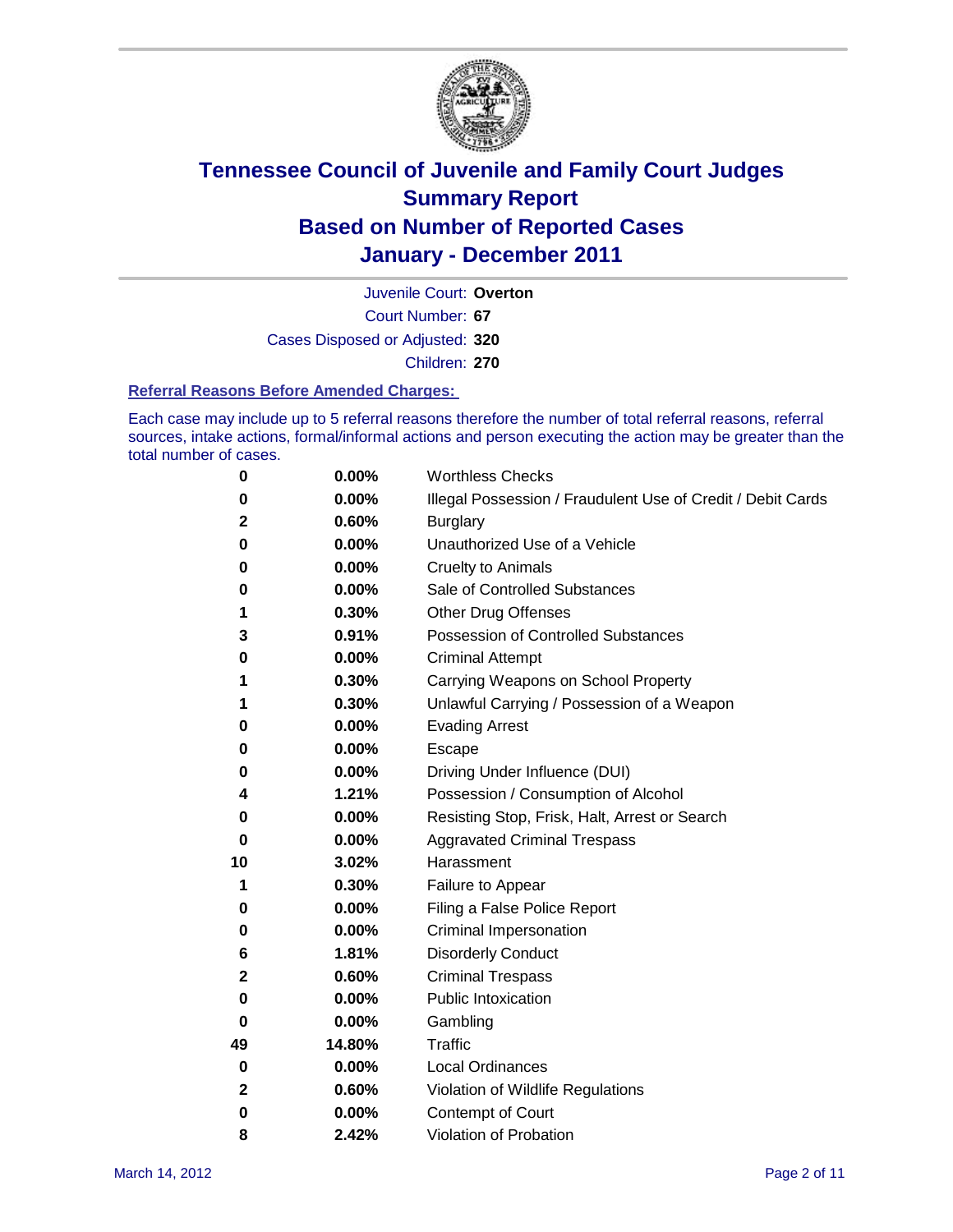

Court Number: **67** Juvenile Court: **Overton** Cases Disposed or Adjusted: **320** Children: **270**

### **Referral Reasons Before Amended Charges:**

Each case may include up to 5 referral reasons therefore the number of total referral reasons, referral sources, intake actions, formal/informal actions and person executing the action may be greater than the total number of cases.

| 0            | 0.00%    | Violation of Aftercare                 |
|--------------|----------|----------------------------------------|
| 29           | 8.76%    | <b>Unruly Behavior</b>                 |
| 16           | 4.83%    | Truancy                                |
| $\mathbf{2}$ | 0.60%    | In-State Runaway                       |
| $\mathbf 2$  | 0.60%    | Out-of-State Runaway                   |
| 7            | 2.11%    | Possession of Tobacco Products         |
| 3            | 0.91%    | Violation of a Valid Court Order       |
| 4            | 1.21%    | Violation of Curfew                    |
| 0            | 0.00%    | Sexually Abused Child                  |
| $\bf{0}$     | 0.00%    | <b>Physically Abused Child</b>         |
| 22           | 6.65%    | Dependency / Neglect                   |
| 3            | 0.91%    | <b>Termination of Parental Rights</b>  |
| 0            | $0.00\%$ | <b>Violation of Pretrial Diversion</b> |
| 0            | 0.00%    | Violation of Informal Adjustment       |
| 45           | 13.60%   | <b>Judicial Review</b>                 |
| 0            | $0.00\%$ | <b>Administrative Review</b>           |
| 0            | $0.00\%$ | <b>Foster Care Review</b>              |
| 7            | 2.11%    | Custody                                |
| 0            | $0.00\%$ | Visitation                             |
| 9            | 2.72%    | Paternity / Legitimation               |
| 69           | 20.85%   | <b>Child Support</b>                   |
| 0            | $0.00\%$ | <b>Request for Medical Treatment</b>   |
| 0            | 0.00%    | <b>Consent to Marry</b>                |
| 1            | 0.30%    | Other                                  |
| 331          | 100.00%  | <b>Total Referrals</b>                 |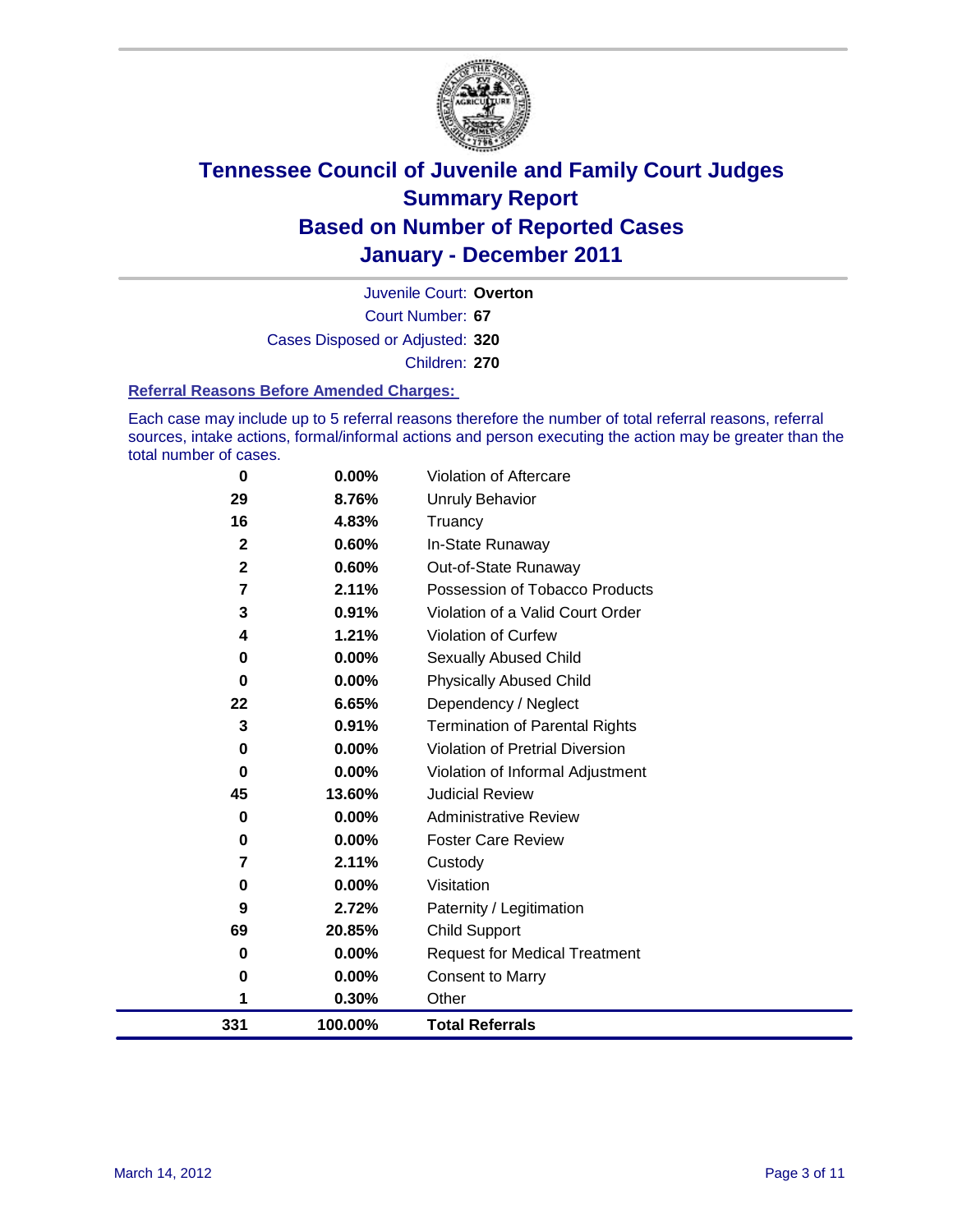

| Juvenile Court: Overton    |                                 |                                   |  |  |  |
|----------------------------|---------------------------------|-----------------------------------|--|--|--|
| Court Number: 67           |                                 |                                   |  |  |  |
|                            | Cases Disposed or Adjusted: 320 |                                   |  |  |  |
|                            |                                 | Children: 270                     |  |  |  |
| <b>Referral Sources: 1</b> |                                 |                                   |  |  |  |
| 132                        | 39.88%                          | Law Enforcement                   |  |  |  |
| 7                          | 2.11%                           | Parents                           |  |  |  |
| 4                          | 1.21%                           | <b>Relatives</b>                  |  |  |  |
| 0                          | $0.00\%$                        | Self                              |  |  |  |
| 22                         | 6.65%                           | School                            |  |  |  |
| $\bf{0}$                   | 0.00%                           | <b>CSA</b>                        |  |  |  |
| 24                         | 7.25%                           | <b>DCS</b>                        |  |  |  |
| $\mathbf{2}$               | 0.60%                           | <b>Other State Department</b>     |  |  |  |
| 77                         | 23.26%                          | <b>District Attorney's Office</b> |  |  |  |
| 48                         | 14.50%                          | <b>Court Staff</b>                |  |  |  |
| 10                         | 3.02%                           | Social Agency                     |  |  |  |
| 0                          | $0.00\%$                        | <b>Other Court</b>                |  |  |  |
| 5                          | 1.51%                           | Victim                            |  |  |  |
| 0                          | $0.00\%$                        | Child & Parent                    |  |  |  |
| 0                          | $0.00\%$                        | Hospital                          |  |  |  |
| 0                          | $0.00\%$                        | Unknown                           |  |  |  |
| 0                          | 0.00%                           | Other                             |  |  |  |

### **Age of Child at Referral: 2**

| 270 | 100.00% | <b>Total Child Count</b> |  |
|-----|---------|--------------------------|--|
| 0   | 0.00%   | Unknown                  |  |
| 4   | 1.48%   | Ages 19 and Over         |  |
| 57  | 21.11%  | Ages 17 through 18       |  |
| 88  | 32.59%  | Ages 15 through 16       |  |
| 33  | 12.22%  | Ages 13 through 14       |  |
| 8   | 2.96%   | Ages 11 through 12       |  |
| 80  | 29.63%  | Ages 10 and Under        |  |
|     |         |                          |  |

<sup>1</sup> If different than number of Referral Reasons (331), verify accuracy of your court's data.

**100.00% Total Referral Sources**

<sup>2</sup> One child could be counted in multiple categories, verify accuracy of your court's data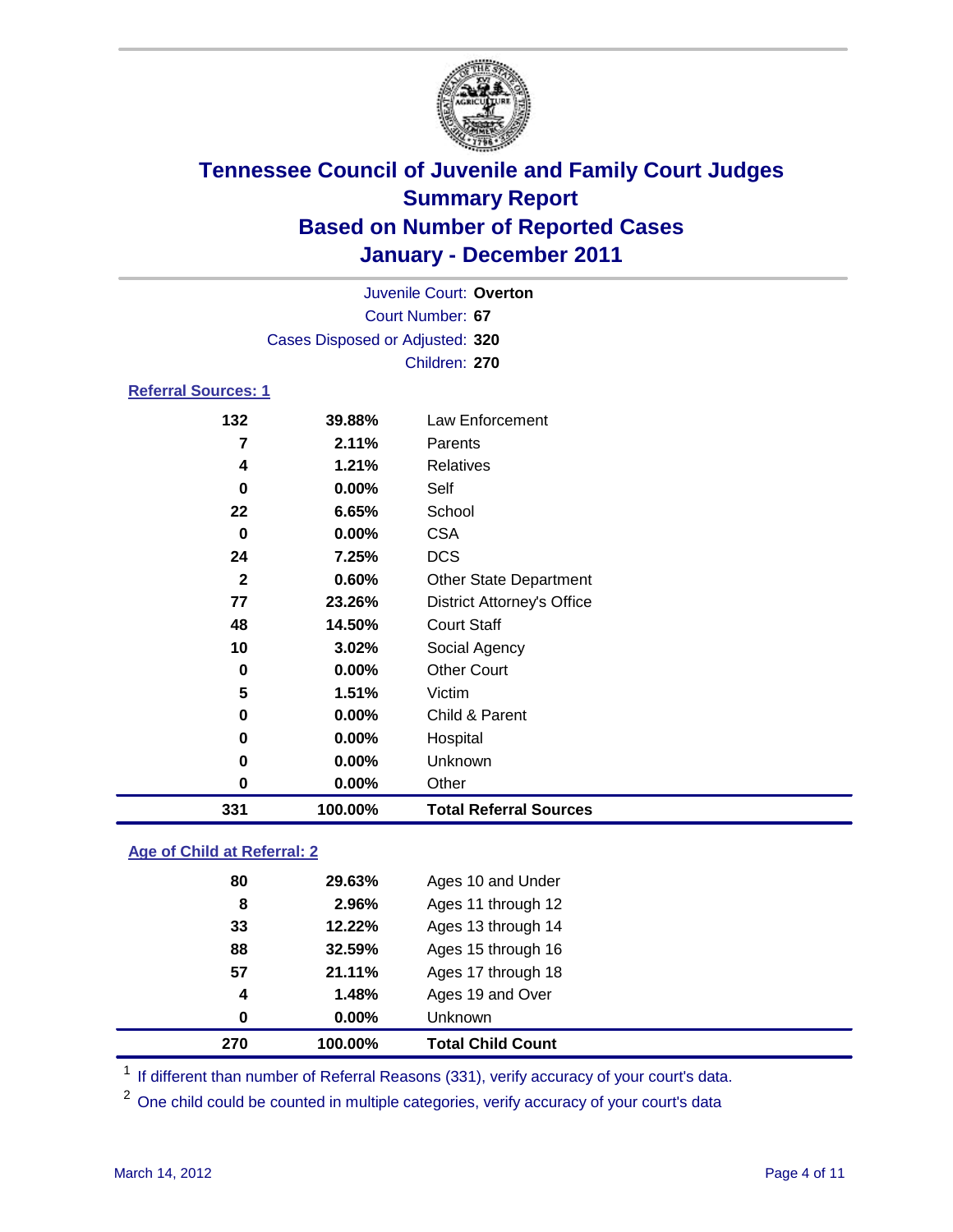

| Juvenile Court: Overton                 |                                 |                          |  |  |
|-----------------------------------------|---------------------------------|--------------------------|--|--|
| Court Number: 67                        |                                 |                          |  |  |
|                                         | Cases Disposed or Adjusted: 320 |                          |  |  |
|                                         |                                 | Children: 270            |  |  |
| Sex of Child: 1                         |                                 |                          |  |  |
| 158                                     | 58.52%                          | Male                     |  |  |
| 112                                     | 41.48%                          | Female                   |  |  |
| $\mathbf 0$                             | 0.00%                           | Unknown                  |  |  |
| 270                                     | 100.00%                         | <b>Total Child Count</b> |  |  |
| Race of Child: 1                        |                                 |                          |  |  |
| 266                                     | 98.52%                          | White                    |  |  |
| $\mathbf{2}$                            | 0.74%                           | African American         |  |  |
| $\mathbf 0$                             | 0.00%                           | Native American          |  |  |
| 0                                       | 0.00%                           | Asian                    |  |  |
| $\mathbf 2$                             | 0.74%                           | Mixed                    |  |  |
| $\mathbf 0$                             | 0.00%                           | Unknown                  |  |  |
| 270                                     | 100.00%                         | <b>Total Child Count</b> |  |  |
| <b>Hispanic Origin: 1</b>               |                                 |                          |  |  |
| $\bf{0}$                                | 0.00%                           | Yes                      |  |  |
| 270                                     | 100.00%                         | No                       |  |  |
| $\mathbf 0$                             | 0.00%                           | Unknown                  |  |  |
| 270                                     | 100.00%                         | <b>Total Child Count</b> |  |  |
| <b>School Enrollment of Children: 1</b> |                                 |                          |  |  |
| 109                                     | 40.37%                          | Yes                      |  |  |
| 24                                      | 8.89%                           | No                       |  |  |
| 137                                     | 50.74%                          | Unknown                  |  |  |
| 270                                     | 100.00%                         | <b>Total Child Count</b> |  |  |

One child could be counted in multiple categories, verify accuracy of your court's data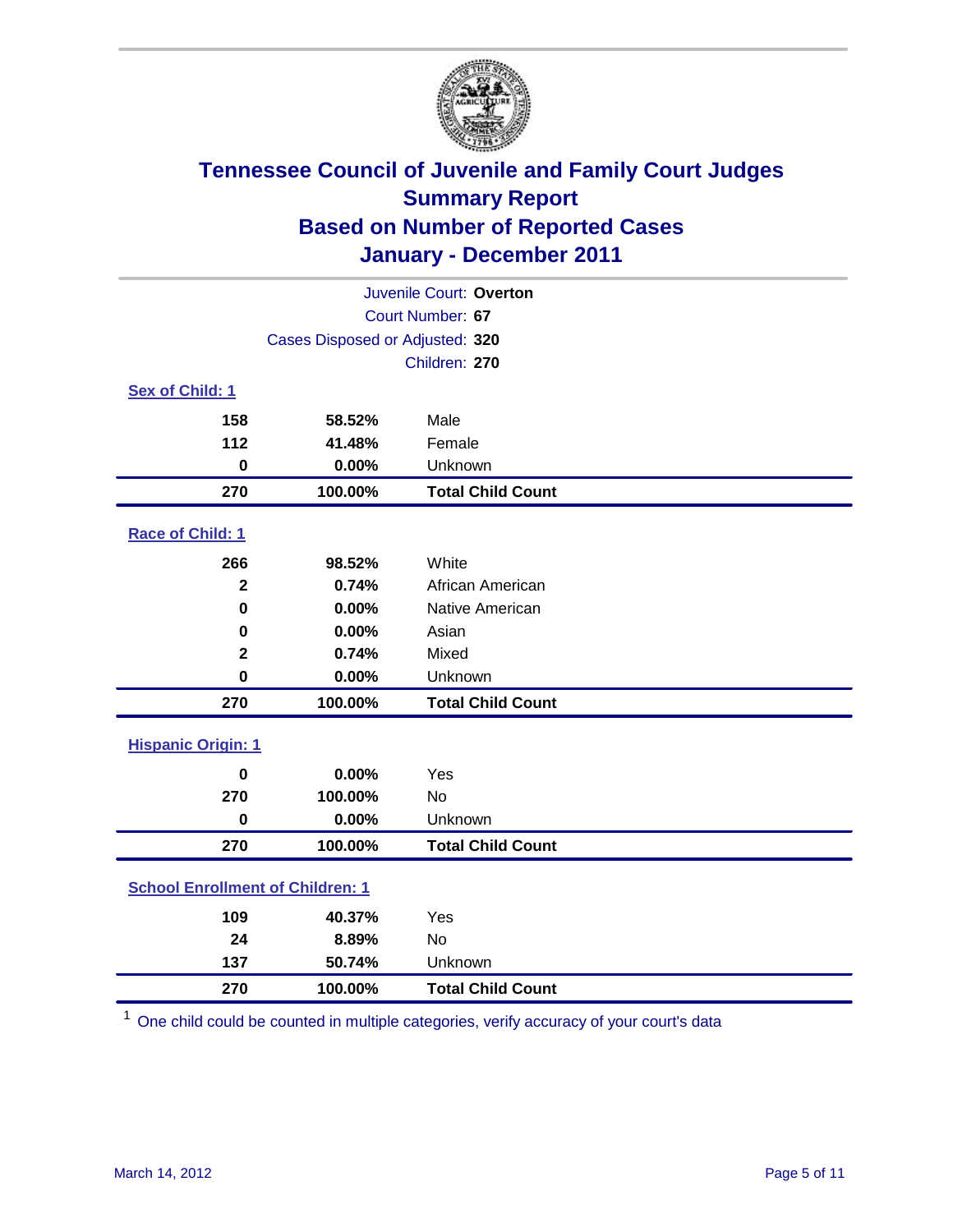

Court Number: **67** Juvenile Court: **Overton** Cases Disposed or Adjusted: **320** Children: **270**

### **Living Arrangement of Child at Time of Referral: 1**

| 270 | 100.00%  | <b>Total Child Count</b>     |
|-----|----------|------------------------------|
| 9   | 3.33%    | Other                        |
| 111 | 41.11%   | <b>Unknown</b>               |
| 0   | $0.00\%$ | Independent                  |
| 0   | $0.00\%$ | In an Institution            |
| 0   | $0.00\%$ | In a Residential Center      |
| 0   | $0.00\%$ | In a Group Home              |
| 9   | $3.33\%$ | With Foster Family           |
| 3   | 1.11%    | With Adoptive Parents        |
| 21  | 7.78%    | <b>With Relatives</b>        |
| 9   | $3.33\%$ | With Father                  |
| 52  | 19.26%   | With Mother                  |
| 17  | $6.30\%$ | With Mother and Stepfather   |
| 12  | 4.44%    | With Father and Stepmother   |
| 27  | 10.00%   | With Both Biological Parents |
|     |          |                              |

### **Type of Detention: 2**

| 320      | 100.00%  | <b>Total Detention Count</b> |  |
|----------|----------|------------------------------|--|
| 0        | $0.00\%$ | Other                        |  |
| 320      | 100.00%  | Does Not Apply               |  |
| 0        | $0.00\%$ | Unknown                      |  |
| 0        | 0.00%    | <b>Psychiatric Hospital</b>  |  |
| $\bf{0}$ | 0.00%    | Jail - No Separation         |  |
| 0        | $0.00\%$ | Jail - Partial Separation    |  |
| 0        | $0.00\%$ | Jail - Complete Separation   |  |
| 0        | 0.00%    | Juvenile Detention Facility  |  |
| 0        | $0.00\%$ | Non-Secure Placement         |  |
|          |          |                              |  |

<sup>1</sup> One child could be counted in multiple categories, verify accuracy of your court's data

<sup>2</sup> If different than number of Cases (320) verify accuracy of your court's data.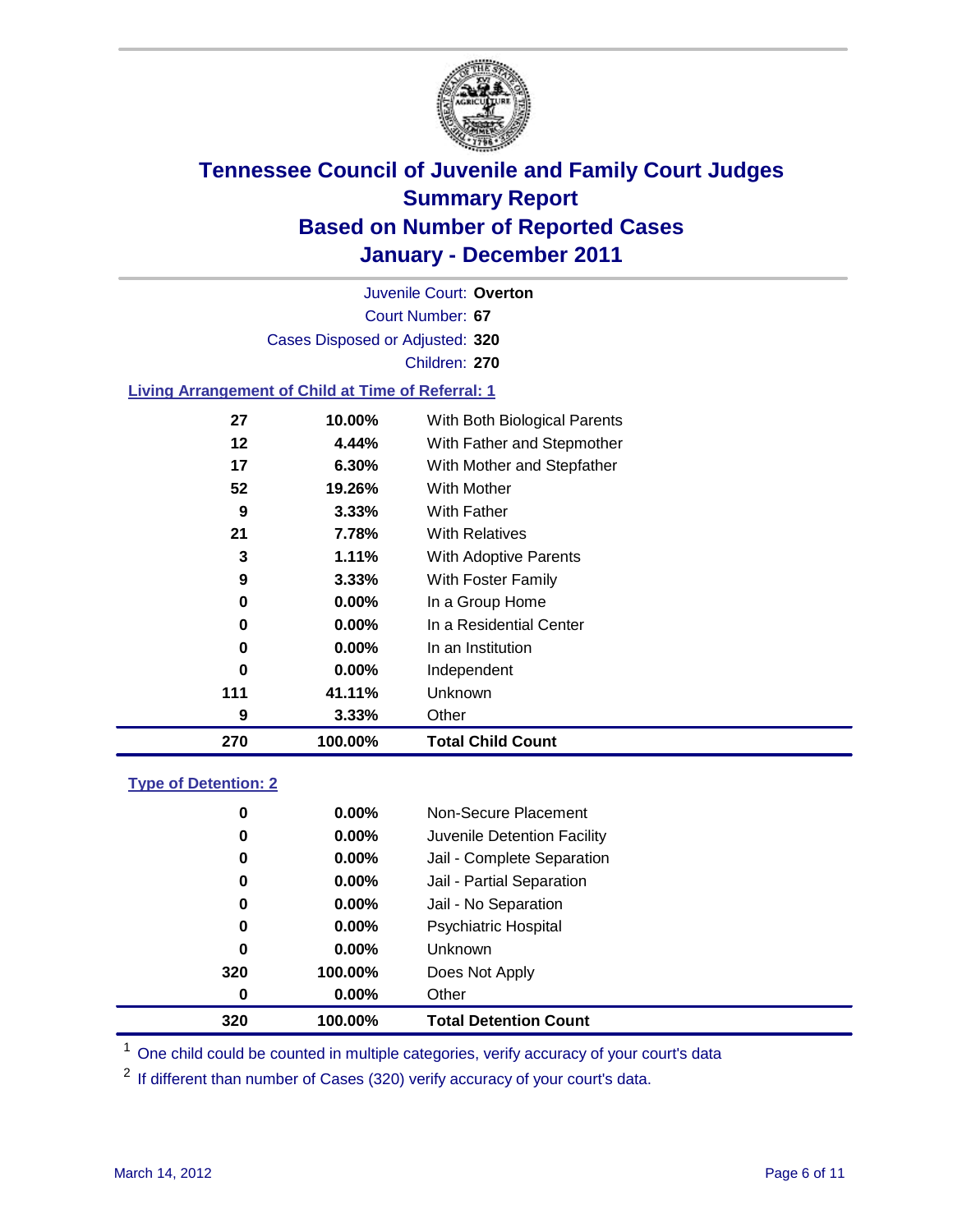

|                                                    | Juvenile Court: Overton         |                                      |  |  |  |
|----------------------------------------------------|---------------------------------|--------------------------------------|--|--|--|
|                                                    | Court Number: 67                |                                      |  |  |  |
|                                                    | Cases Disposed or Adjusted: 320 |                                      |  |  |  |
|                                                    | Children: 270                   |                                      |  |  |  |
| <b>Placement After Secure Detention Hearing: 1</b> |                                 |                                      |  |  |  |
| 0                                                  | 0.00%                           | Returned to Prior Living Arrangement |  |  |  |
| $\bf{0}$                                           | 0.00%                           | Juvenile Detention Facility          |  |  |  |
| 0                                                  | 0.00%                           | Jail                                 |  |  |  |
| $\bf{0}$                                           | 0.00%                           | Shelter / Group Home                 |  |  |  |
| 0                                                  | 0.00%                           | <b>Foster Family Home</b>            |  |  |  |
| 0                                                  | 0.00%                           | <b>Psychiatric Hospital</b>          |  |  |  |
| 0                                                  | 0.00%                           | Unknown                              |  |  |  |
| 320                                                | 100.00%                         | Does Not Apply                       |  |  |  |
| $\pmb{0}$                                          | 0.00%                           | Other                                |  |  |  |
| 320                                                | 100.00%                         | <b>Total Placement Count</b>         |  |  |  |
|                                                    |                                 |                                      |  |  |  |
| <b>Intake Actions: 2</b>                           |                                 |                                      |  |  |  |
| 238                                                | 71.90%                          | <b>Petition Filed</b>                |  |  |  |
| $\bf{0}$                                           | 0.00%                           | <b>Motion Filed</b>                  |  |  |  |
| 45                                                 | 13.60%                          | <b>Citation Processed</b>            |  |  |  |
| $\bf{0}$                                           | 0.00%                           | Notification of Paternity Processed  |  |  |  |
| 47                                                 | 14.20%                          | Scheduling of Judicial Review        |  |  |  |
| 0                                                  | 0.00%                           | Scheduling of Administrative Review  |  |  |  |
| 0                                                  | 0.00%                           | Scheduling of Foster Care Review     |  |  |  |
| $\bf{0}$                                           | 0.00%                           | Unknown                              |  |  |  |
| 0                                                  | 0.00%                           | Does Not Apply                       |  |  |  |
| 1                                                  | 0.30%                           | Other                                |  |  |  |
| 331                                                | 100.00%                         | <b>Total Intake Count</b>            |  |  |  |

<sup>1</sup> If different than number of Cases (320) verify accuracy of your court's data.

<sup>2</sup> If different than number of Referral Reasons (331), verify accuracy of your court's data.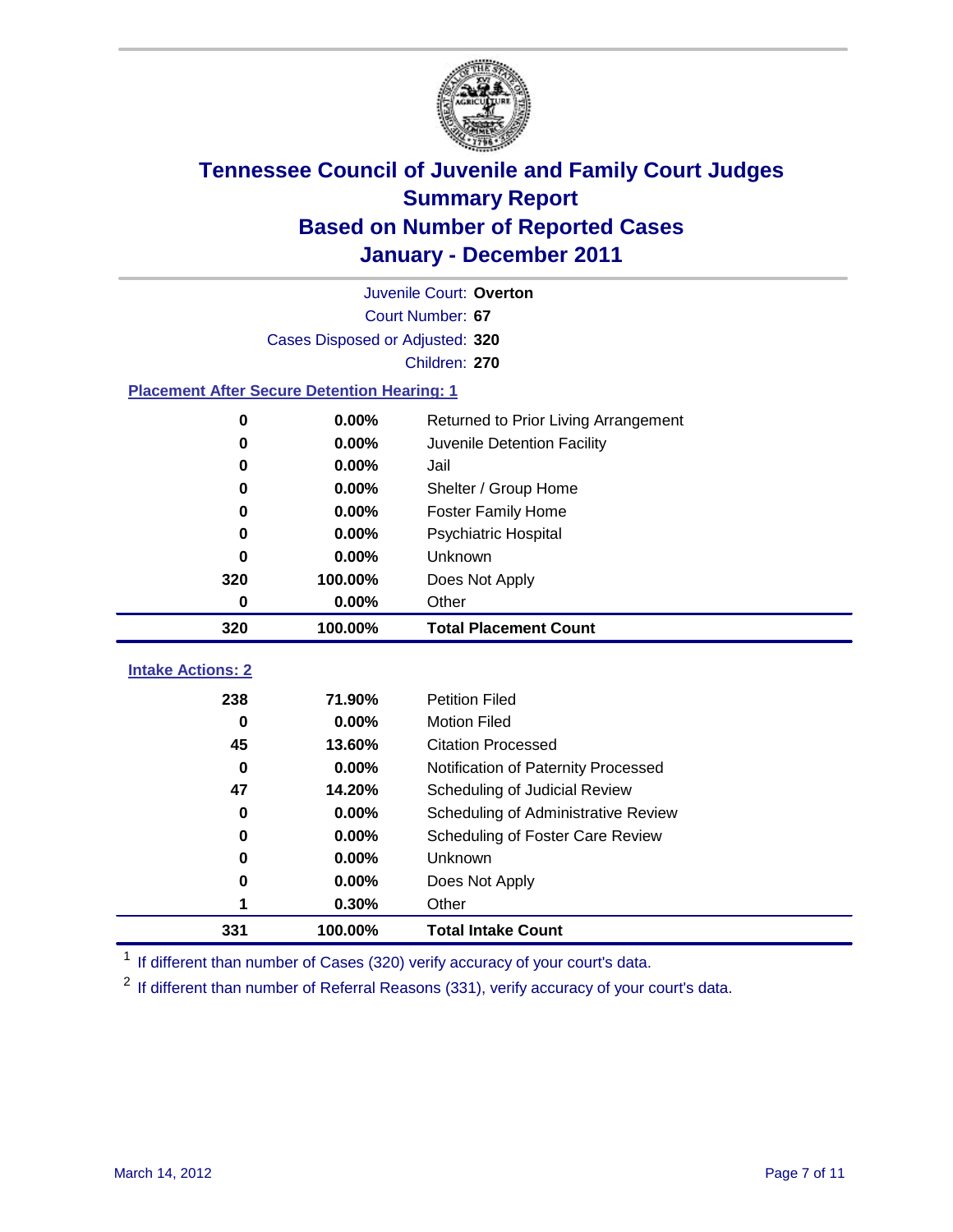

Court Number: **67** Juvenile Court: **Overton** Cases Disposed or Adjusted: **320** Children: **270**

### **Last Grade Completed by Child: 1**

| 22                                      | 8.15%   | Too Young for School         |  |
|-----------------------------------------|---------|------------------------------|--|
| 0                                       | 0.00%   | Preschool                    |  |
| 0                                       | 0.00%   | Kindergarten                 |  |
| 1                                       | 0.37%   | 1st Grade                    |  |
| 1                                       | 0.37%   | 2nd Grade                    |  |
| 1                                       | 0.37%   | 3rd Grade                    |  |
| 0                                       | 0.00%   | 4th Grade                    |  |
| 3                                       | 1.11%   | 5th Grade                    |  |
| $\mathbf{2}$                            | 0.74%   | 6th Grade                    |  |
| 10                                      | 3.70%   | 7th Grade                    |  |
| 18                                      | 6.67%   | 8th Grade                    |  |
| 27                                      | 10.00%  | 9th Grade                    |  |
| 28                                      | 10.37%  | 10th Grade                   |  |
| 14                                      | 5.19%   | 11th Grade                   |  |
| 1                                       | 0.37%   | 12th Grade                   |  |
| 0                                       | 0.00%   | Non-Graded Special Ed        |  |
| $\pmb{0}$                               | 0.00%   | <b>GED</b>                   |  |
| 1                                       | 0.37%   | Graduated                    |  |
| 0                                       | 0.00%   | <b>Never Attended School</b> |  |
| 141                                     | 52.22%  | Unknown                      |  |
| 0                                       | 0.00%   | Other                        |  |
| 270                                     | 100.00% | <b>Total Child Count</b>     |  |
| <b>Enrolled in Special Education: 1</b> |         |                              |  |

| 270                                     | 100.00% | <b>Total Child Count</b> |  |  |
|-----------------------------------------|---------|--------------------------|--|--|
| 142                                     | 52.59%  | Unknown                  |  |  |
| 109                                     | 40.37%  | No                       |  |  |
| 19                                      | 7.04%   | Yes                      |  |  |
| $\mathbf{r}$ viiva  opponal Eauvaliviii |         |                          |  |  |

One child could be counted in multiple categories, verify accuracy of your court's data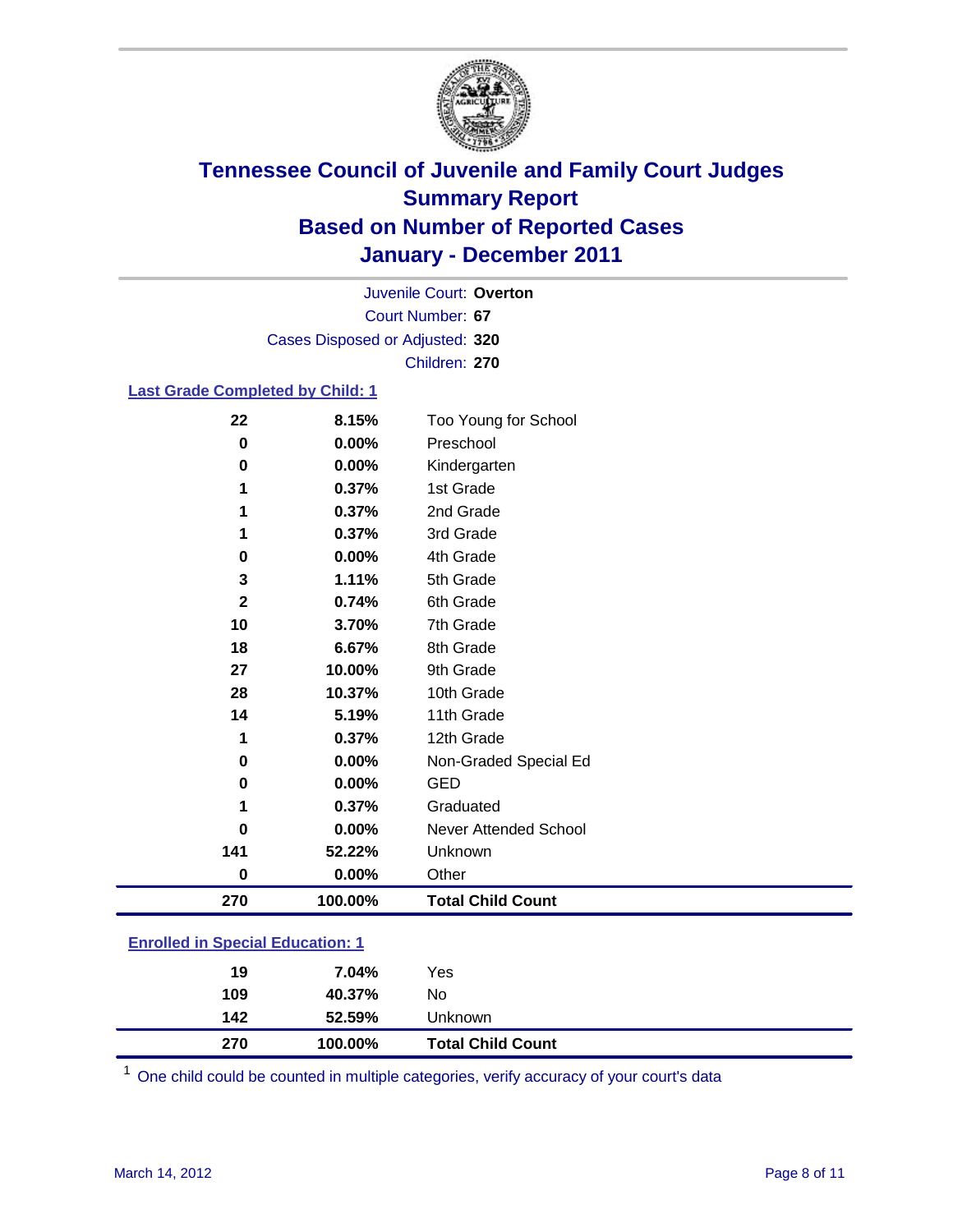

|                              | Juvenile Court: Overton         |                           |  |  |
|------------------------------|---------------------------------|---------------------------|--|--|
|                              | Court Number: 67                |                           |  |  |
|                              | Cases Disposed or Adjusted: 320 |                           |  |  |
|                              | Children: 270                   |                           |  |  |
| <b>Action Executed By: 1</b> |                                 |                           |  |  |
| 331                          | 100.00%                         | Judge                     |  |  |
| 0                            | $0.00\%$                        | Magistrate                |  |  |
| 0                            | $0.00\%$                        | <b>YSO</b>                |  |  |
| 0                            | $0.00\%$                        | Other                     |  |  |
| 0                            | 0.00%                           | Unknown                   |  |  |
| 331                          | 100.00%                         | <b>Total Action Count</b> |  |  |

### **Formal / Informal Actions: 1**

| 61           | 18.43%   | Dismissed                                        |
|--------------|----------|--------------------------------------------------|
| 5            | 1.51%    | Retired / Nolle Prosequi                         |
| 51           | 15.41%   | <b>Complaint Substantiated Delinquent</b>        |
| 13           | 3.93%    | <b>Complaint Substantiated Status Offender</b>   |
| 3            | 0.91%    | <b>Complaint Substantiated Dependent/Neglect</b> |
| 0            | $0.00\%$ | <b>Complaint Substantiated Abused</b>            |
| 0            | $0.00\%$ | <b>Complaint Substantiated Mentally III</b>      |
| $\mathbf{2}$ | 0.60%    | Informal Adjustment                              |
| 9            | 2.72%    | <b>Pretrial Diversion</b>                        |
| 0            | $0.00\%$ | <b>Transfer to Adult Court Hearing</b>           |
| 0            | $0.00\%$ | Charges Cleared by Transfer to Adult Court       |
| 0            | $0.00\%$ | Special Proceeding                               |
| 5            | 1.51%    | <b>Review Concluded</b>                          |
| 7            | 2.11%    | Case Held Open                                   |
| 175          | 52.87%   | Other                                            |
| 0            | $0.00\%$ | Unknown                                          |
| 331          | 100.00%  | <b>Total Action Count</b>                        |

<sup>1</sup> If different than number of Referral Reasons (331), verify accuracy of your court's data.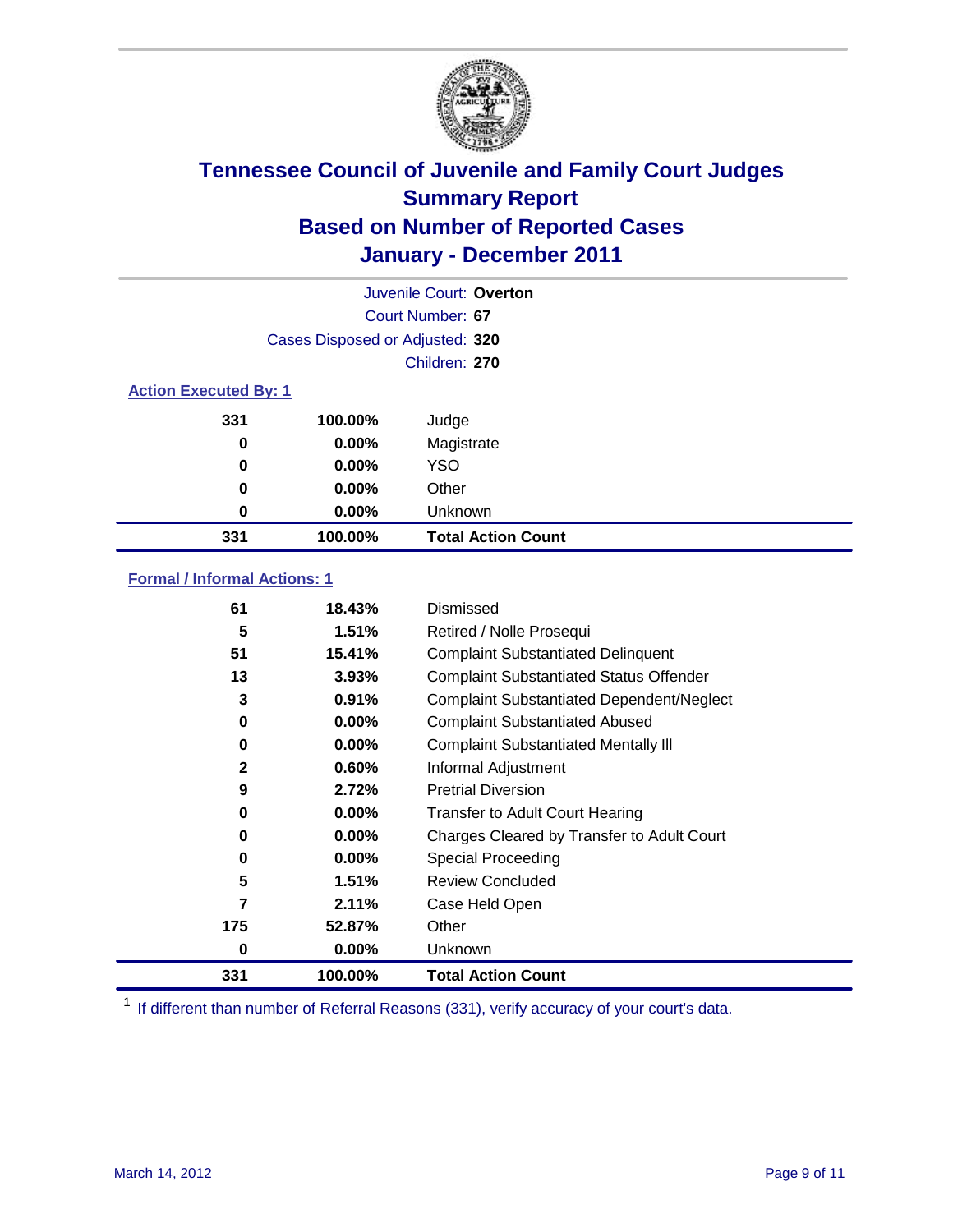

|                       |                                 | Juvenile Court: Overton                               |
|-----------------------|---------------------------------|-------------------------------------------------------|
|                       |                                 | Court Number: 67                                      |
|                       | Cases Disposed or Adjusted: 320 |                                                       |
|                       |                                 | Children: 270                                         |
| <b>Case Outcomes:</b> |                                 | There can be multiple outcomes for one child or case. |
| 63                    | 15.67%                          | <b>Case Dismissed</b>                                 |
| 12                    | 2.99%                           | Case Retired or Nolle Prosequi                        |
| $\mathbf{2}$          | 0.50%                           | Warned / Counseled                                    |
| 12                    | 2.99%                           | Held Open For Review                                  |
| 0                     | 0.00%                           | Supervision / Probation to Juvenile Court             |
| 0                     | 0.00%                           | <b>Probation to Parents</b>                           |
| 7                     | 1.74%                           | Referral to Another Entity for Supervision / Service  |
| 0                     | 0.00%                           | Referred for Mental Health Counseling                 |
| 5                     | 1.24%                           | Referred for Alcohol and Drug Counseling              |
| 0                     | 0.00%                           | Referred to Alternative School                        |
| 0                     | 0.00%                           | Referred to Private Child Agency                      |
| 24                    | 5.97%                           | Referred to Defensive Driving School                  |
| 0                     | 0.00%                           | Referred to Alcohol Safety School                     |
| 0                     | 0.00%                           | Referred to Juvenile Court Education-Based Program    |
| 0                     | 0.00%                           | Driver's License Held Informally                      |
| 0                     | 0.00%                           | <b>Voluntary Placement with DMHMR</b>                 |
| 0                     | 0.00%                           | <b>Private Mental Health Placement</b>                |
| 0                     | 0.00%                           | <b>Private MR Placement</b>                           |
| 0                     | 0.00%                           | Placement with City/County Agency/Facility            |
| 0                     | 0.00%                           | Placement with Relative / Other Individual            |
| 30                    | 7.46%                           | Fine                                                  |
| 18                    | 4.48%                           | <b>Public Service</b>                                 |
| 4                     | 1.00%                           | Restitution                                           |
| 0                     | 0.00%                           | <b>Runaway Returned</b>                               |
| 1                     | 0.25%                           | No Contact Order                                      |
| 0                     | 0.00%                           | Injunction Other than No Contact Order                |
| 0                     | 0.00%                           | <b>House Arrest</b>                                   |
| 0                     | 0.00%                           | <b>Court Defined Curfew</b>                           |
| 0                     | 0.00%                           | Dismissed from Informal Adjustment                    |
| 0                     | $0.00\%$                        | <b>Dismissed from Pretrial Diversion</b>              |
| 1                     | 0.25%                           | Released from Probation                               |
| 0                     | $0.00\%$                        | <b>Transferred to Adult Court</b>                     |
| 0                     | 0.00%                           | <b>DMHMR Involuntary Commitment</b>                   |